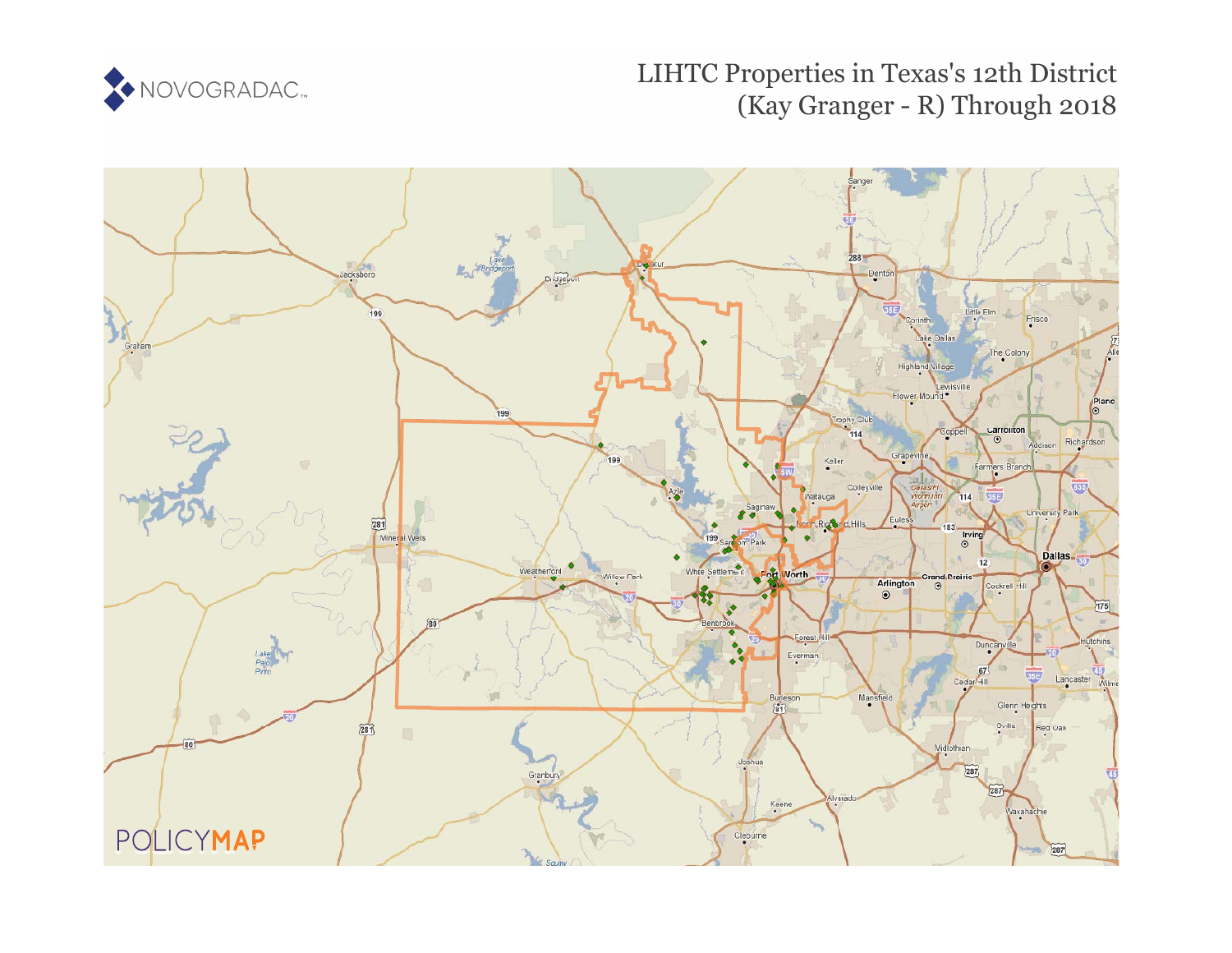| <b>Project Name</b>                           | <b>Address</b>                            | City               | <b>State</b> | <b>Zip Code</b> | <b>Nonprofit</b><br><b>Sponsor</b> | <b>Allocation</b><br>Year | <b>Annual</b><br><b>Allocated</b><br><b>Amount</b> | <b>Year Placed</b><br>in Service | <b>Construction Type</b> | <b>Total</b><br><b>Units</b> | Low<br>Income<br><b>Units</b> | <b>Rent or</b><br><b>Income</b><br><b>Ceiling</b> | <b>Credit</b><br><b>Percentage</b> | Tax-<br><b>Exempt</b><br><b>Bond</b> | <b>HUD Multi-Family</b><br><b>Financing/Rental</b><br><b>Assistance</b> |
|-----------------------------------------------|-------------------------------------------|--------------------|--------------|-----------------|------------------------------------|---------------------------|----------------------------------------------------|----------------------------------|--------------------------|------------------------------|-------------------------------|---------------------------------------------------|------------------------------------|--------------------------------------|-------------------------------------------------------------------------|
| <b>WIND RIVER</b>                             | 8725 CALMONT AVE                          | <b>FORT WORTH</b>  | TX           | 76116           | $\mathbf{No}$                      | 2008                      | \$0                                                | 2009                             | Not Indicated            | 168                          | 168                           |                                                   | 60% AMGI Not Indicated No          |                                      |                                                                         |
| VILLAS ON THE HILLE                           | 4714 HORNE ST                             | <b>FORT WORTH</b>  | TX           | 76107           | No                                 | 2009                      | \$0                                                | 2011                             | Not Indicated            | 72                           | $\bf{0}$                      |                                                   | 60% AMGI Not Indicated No          |                                      |                                                                         |
| <b>LAKEVIEW APTS</b>                          | <b>6501 SHADY OAKS</b><br><b>MANOR DR</b> | <b>FORT WORTH</b>  | TX           | 76135           | $\mathbf{No}$                      | 2008                      | S <sub>0</sub>                                     | 2011                             | Not Indicated            | 140                          | 140                           |                                                   | 60% AMGI Not Indicated No          |                                      |                                                                         |
| HERITAGE PARK VISTA                           | 8729 RAY WHITE RD                         | <b>FORT WORTH</b>  | TX           | 76244           | No                                 | 2008                      | <b>SO</b>                                          | 2011                             | Not Indicated            | 140                          | 140                           |                                                   | 60% AMGI Not Indicated No          |                                      |                                                                         |
| <b>MEADOW VISTA</b>                           | 525 MEADOW VISTA<br><b>CIR</b>            | WEATHERFORD TX     |              | 76087           | $\mathbf{No}$                      | 2010                      | S <sub>0</sub>                                     | 2012                             | <b>Not Indicated</b>     | 80                           | 80                            |                                                   | 60% AMGI Not Indicated No          |                                      |                                                                         |
| SEDONA VILLAGE                                | 2800 SEDONA RANCH<br>DR                   | <b>FORT WORTH</b>  | TX           | 76131           | $\rm\thinspace No$                 | 2011                      | S <sub>0</sub>                                     | 2013                             | Not Indicated            | 172                          | 172                           |                                                   | 60% AMGI Not Indicated No          |                                      |                                                                         |
| <b>HUNTER PLAZA APTS</b>                      | 605 W FIRST ST                            | <b>FORT WORTH</b>  | TX           | 76102           | No                                 | 2014                      | \$0                                                | Insufficient<br>Data             | Acquisition and Rehab 0  |                              | $\bf{0}$                      |                                                   | 60% AMGI Not Indicated No          |                                      |                                                                         |
| <b>AZLE VILLAGE</b>                           | 201 LAS BRESAS ST                         | <b>AZLE</b>        | TX           | 76020           |                                    | Insufficient<br>Data      | \$0                                                | Insufficient<br>Data             | Not Indicated            | 31                           | $\bf{0}$                      |                                                   | Not Indicated                      |                                      |                                                                         |
| <b>ENCLAVE AT PARKVIEW</b><br><b>APTS</b>     | 7201 OLD DECATUR RD FORT WORTH            |                    | TX           | 76179           |                                    | Insufficient<br>Data      | SO                                                 | Insufficient<br>Data             | Not Indicated            | 141                          | $\bf{0}$                      |                                                   | Not Indicated                      |                                      |                                                                         |
| <b>EVERGREEN AT HULEN</b><br><b>BEND APTS</b> | 6301 GRANBURY CUT<br>OFF                  | FORT WORTH         | TX           | 76132           |                                    | Insufficient<br>Data      | $\$0$                                              | Insufficient<br>Data             | <b>Not Indicated</b>     | 236                          | $\bf{0}$                      |                                                   | <b>Not Indicated</b>               |                                      |                                                                         |
| HANRATTY PLACE APTS                           | 800 S JENNINGS AVE                        | <b>FORT WORTH</b>  | TX           | 76104           |                                    | Insufficient<br>Data      | $\$0$                                              | Insufficient<br>Data             | Not Indicated            | 32                           | $\bf{0}$                      |                                                   | Not Indicated                      |                                      |                                                                         |
| LINDBERGH PARC SENIOR<br><b>APTS</b>          | 5600 AZLE AVE                             | <b>FORT WORTH</b>  | TX           | 76106           |                                    | Insufficient<br>Data      | $\$0$                                              | Insufficient<br>Data             | Not Indicated            | 194                          | $\bf{0}$                      |                                                   | Not Indicated                      |                                      |                                                                         |
| FOX HOLLOW TOWNHOMES 202 SWEETWATER DR        |                                           | <b>WEATHERFORD</b> | TX           | 76086           | No                                 | 1997                      | \$0                                                | 1999                             | New Construction         | 100                          | 100                           |                                                   | 70 % present<br>value              | No                                   |                                                                         |
| VILLAS OF MARINE CREEK                        | 3000 CREEKSIDE DR                         | <b>FORT WORTH</b>  | TX           | 76106           | $\mathbf {No}$                     | 1997                      | S <sub>0</sub>                                     | 1999                             | <b>New Construction</b>  | 148                          | 88                            |                                                   | 70 % present<br>value              | No                                   |                                                                         |
| <b>EAGLES RIDGE TERRACE</b>                   | 1500 S STATE ST                           | <b>DECATUR</b>     | TX           | 76234           | $\rm No$                           | 1989                      | S <sub>0</sub>                                     | 2000                             | Acquisition and Rehab 90 |                              | 89                            |                                                   | 30 % present<br>value              |                                      |                                                                         |
| EAGLE LAKE GARDENS APTS                       | 1300 VILLAGE GARDEN<br>DR                 | <b>AZLE</b>        | TX           | 76020           | No                                 | 2000                      | S <sub>0</sub>                                     | 2002                             | <b>New Construction</b>  | 60                           | 59                            |                                                   | <b>Not Indicated</b>               |                                      |                                                                         |

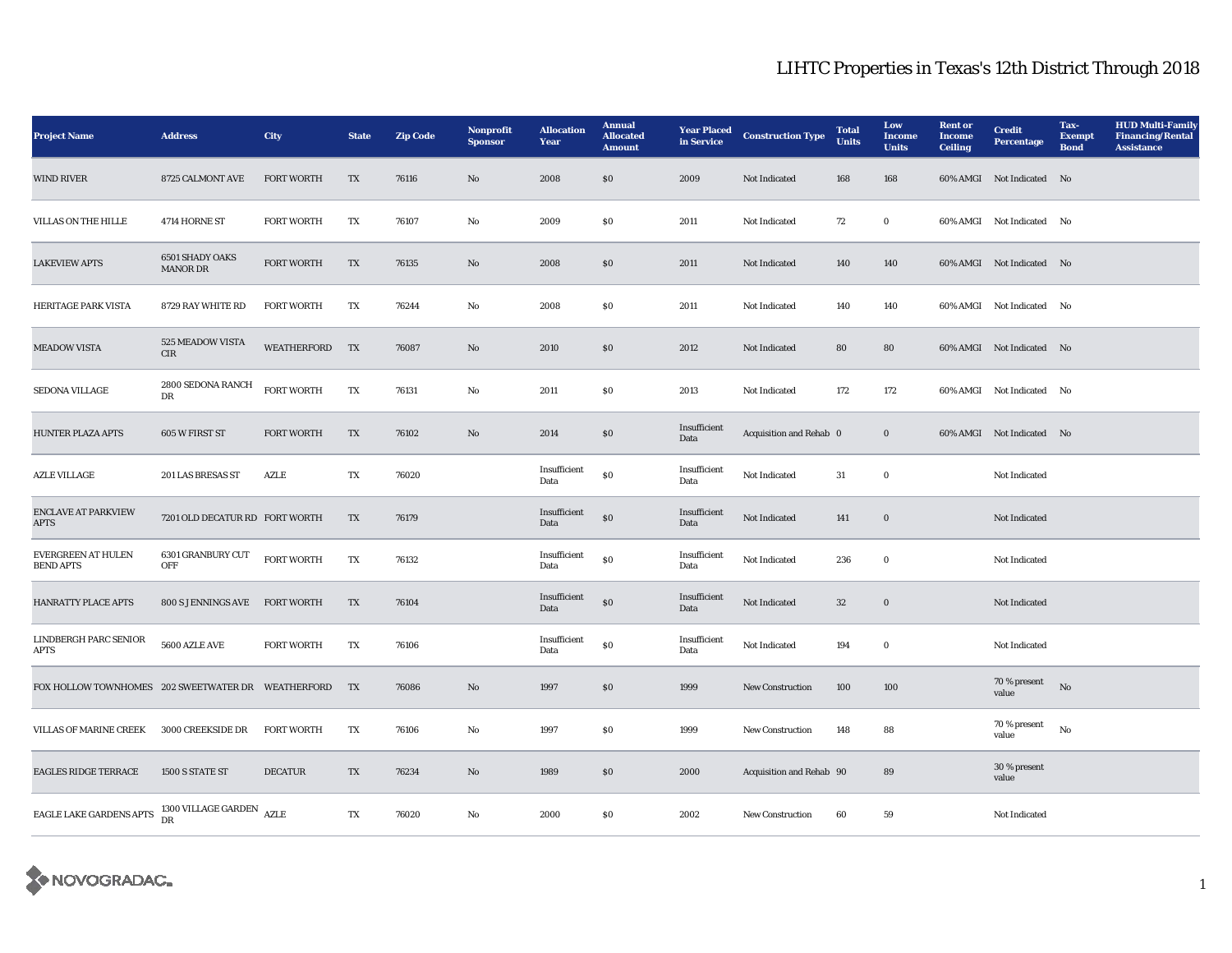| <b>Project Name</b>                              | <b>Address</b>                              | <b>City</b>                       | <b>State</b> | <b>Zip Code</b> | <b>Nonprofit</b><br><b>Sponsor</b> | <b>Allocation</b><br>Year | <b>Annual</b><br><b>Allocated</b><br><b>Amount</b> | <b>Year Placed</b><br>in Service | <b>Construction Type</b>                                                           | <b>Total</b><br><b>Units</b> | Low<br><b>Income</b><br><b>Units</b> | <b>Rent or</b><br><b>Income</b><br><b>Ceiling</b> | <b>Credit</b><br><b>Percentage</b> | Tax-<br><b>Exempt</b><br><b>Bond</b> | <b>HUD Multi-Family</b><br><b>Financing/Rental</b><br><b>Assistance</b> |
|--------------------------------------------------|---------------------------------------------|-----------------------------------|--------------|-----------------|------------------------------------|---------------------------|----------------------------------------------------|----------------------------------|------------------------------------------------------------------------------------|------------------------------|--------------------------------------|---------------------------------------------------|------------------------------------|--------------------------------------|-------------------------------------------------------------------------|
| <b>HOMES OF PARKER</b><br><b>COMMONS</b>         | 1015 S JENNINGS AVE                         | <b>FORT WORTH</b>                 | TX           | 76104           |                                    | 1999                      | ${\bf S0}$                                         | 2002                             | Not Indicated                                                                      | 168                          | 126                                  |                                                   | Not Indicated                      |                                      |                                                                         |
| <b>OAK TIMBERS-WHITE</b><br><b>SETTLEMENT</b>    | 8401 TUMBLEWEED<br>TRAIL                    | <b>WHITE</b><br><b>SETTLEMENT</b> | TX           | 76108           | $\rm No$                           | 2001                      | $\$0$                                              | 2003                             | New Construction                                                                   | 104                          | 104                                  |                                                   | 70 % present<br>value              | No                                   |                                                                         |
| <b>OVERTON PARK</b>                              | 5501 OVERTON RIDGE<br>$\operatorname{BLVD}$ | <b>FORT WORTH</b>                 | TX           | 76132           | $\mathbf{N}\mathbf{o}$             | 2001                      | $\$0$                                              | 2003                             | New Construction                                                                   | 216                          | 216                                  |                                                   | 30 % present<br>value              | Yes                                  |                                                                         |
| <b>ALEMEDA VILLAS</b>                            | 2950 ALEMEDA ST                             | <b>FORT WORTH</b>                 | TX           | 76108           | No                                 | 2002                      | \$0                                                | 2004                             | <b>New Construction</b>                                                            | 192                          | 192                                  |                                                   | 30 % present<br>value              | Yes                                  |                                                                         |
| <b>CYPRESS VIEW VILLAS</b>                       | 200 ATWOOD CT                               | WEATHERFORD                       | TX           | 76086           | $\rm No$                           | 2002                      | \$0\$                                              | 2004                             | New Construction                                                                   | 192                          | 192                                  |                                                   | $30\,\%$ present<br>value          | Yes                                  |                                                                         |
| BLUE LAKE AT MARINE CREEI 4700 HUFFINES BLVD     |                                             | <b>FORT WORTH</b>                 | TX           | 76135           | No                                 | 2003                      | $\$0$                                              | 2005                             | <b>New Construction</b>                                                            | 186                          | 186                                  |                                                   | 30 % present<br>value              | Yes                                  |                                                                         |
| <b>IRONWOOD CROSSING</b>                         | 2600 WESTERN CTR<br><b>BLVD</b>             | <b>FORT WORTH</b>                 | TX           | 76131           | $\rm No$                           | 2002                      | $\$0$                                              | 2005                             | New Construction                                                                   | 280                          | 280                                  |                                                   | 30 % present<br>value              | Yes                                  |                                                                         |
| <b>OAK TIMBERS-WHITE</b><br><b>SETTLEMENT II</b> | 8301 TUMBLEWEED<br>TRAIL                    | <b>WHITE</b><br><b>SETTLEMENT</b> | TX           | 76108           | $\mathbf{No}$                      | 2004                      | $\$0$                                              | 2005                             | New Construction                                                                   | 100                          | 80                                   |                                                   | 70 % present<br>value              | No                                   |                                                                         |
| <b>SAMARITAN HOUSE</b>                           | 929 HEMPHILL ST                             | <b>FORT WORTH</b>                 | TX           | 76104           | Yes                                | 2004                      | \$819,331                                          | 2006                             | Both New Construction 126<br>and $\ensuremath{\mathrm{A}}/\ensuremath{\mathrm{R}}$ |                              | 126                                  | 60% AMGI                                          | 70 % present<br>value              |                                      |                                                                         |
| <b>SPRING GARDEN V</b>                           | 1015 MARC PL                                | <b>SPRINGTOWN</b>                 | TX           | 76082           | Yes                                | 2005                      | \$297,367                                          | 2006                             | <b>New Construction</b>                                                            | 40                           | 40                                   | 60% AMGI                                          | 70 % present<br>value              |                                      |                                                                         |
| <b>CAMBRIDGE COURTS</b>                          | 8124 CALMONT AVE                            | <b>FORT WORTH</b>                 | TX           | 76116           | $\mathbf{No}$                      | 2005                      | \$818,995                                          | 2007                             | Acquisition and Rehab 330                                                          |                              | 330                                  | 60% AMGI                                          | 70 % present<br>value              | N <sub>o</sub>                       |                                                                         |
| <b>CANDLETREE APTS</b>                           | 7425 S HULEN ST                             | <b>FORT WORTH</b>                 | TX           | 76133           | $\mathbf{No}$                      | 2006                      | \$1,046,736                                        | 2007                             | Acquisition and Rehab 216                                                          |                              | 216                                  | 60% AMGI                                          | 70 % present<br>value              | No                                   |                                                                         |
| <b>RESIDENCES AT SUNSET</b><br><b>POINTE</b>     | 5400 SYCAMORE<br><b>SCHOOL RD</b>           | <b>FORT WORTH</b>                 | TX           | 76123           | No                                 | 2006                      | \$699,601                                          | 2007                             | New Construction                                                                   | 224                          | 224                                  | 60% AMGI                                          | 30 % present<br>value              | Yes                                  |                                                                         |
| THE PAVILION AT SAMUELS<br><b>AVENUE</b>         | 1120 SAMUELS AVE                            | <b>FORT WORTH</b>                 | TX           | 76102           | $\mathbf{N}\mathbf{o}$             | 2005                      | \$254,842                                          | 2007                             | New Construction                                                                   | 36                           | 36                                   | 60% AMGI                                          | 70 % present<br>value              | No                                   |                                                                         |
| <b>SHADY OAKS MANOR</b>                          | 6148 SAN VILLA DR                           | <b>FORT WORTH</b>                 | TX           | 76135           |                                    | Insufficient<br>Data      | ${\bf S0}$                                         | Insufficient<br>Data             | Not Indicated                                                                      | 138                          | $\bf{0}$                             |                                                   | Not Indicated                      |                                      |                                                                         |
| <b>WILDWOOD BRANCH</b>                           | 6225 SHADY OAKS<br><b>MANOR DR</b>          | <b>FORT WORTH</b>                 | TX           | 76135           |                                    | Insufficient<br>Data      | S <sub>0</sub>                                     | Insufficient<br>Data             | Not Indicated                                                                      | 278                          | $\bf{0}$                             |                                                   | <b>Not Indicated</b>               |                                      |                                                                         |

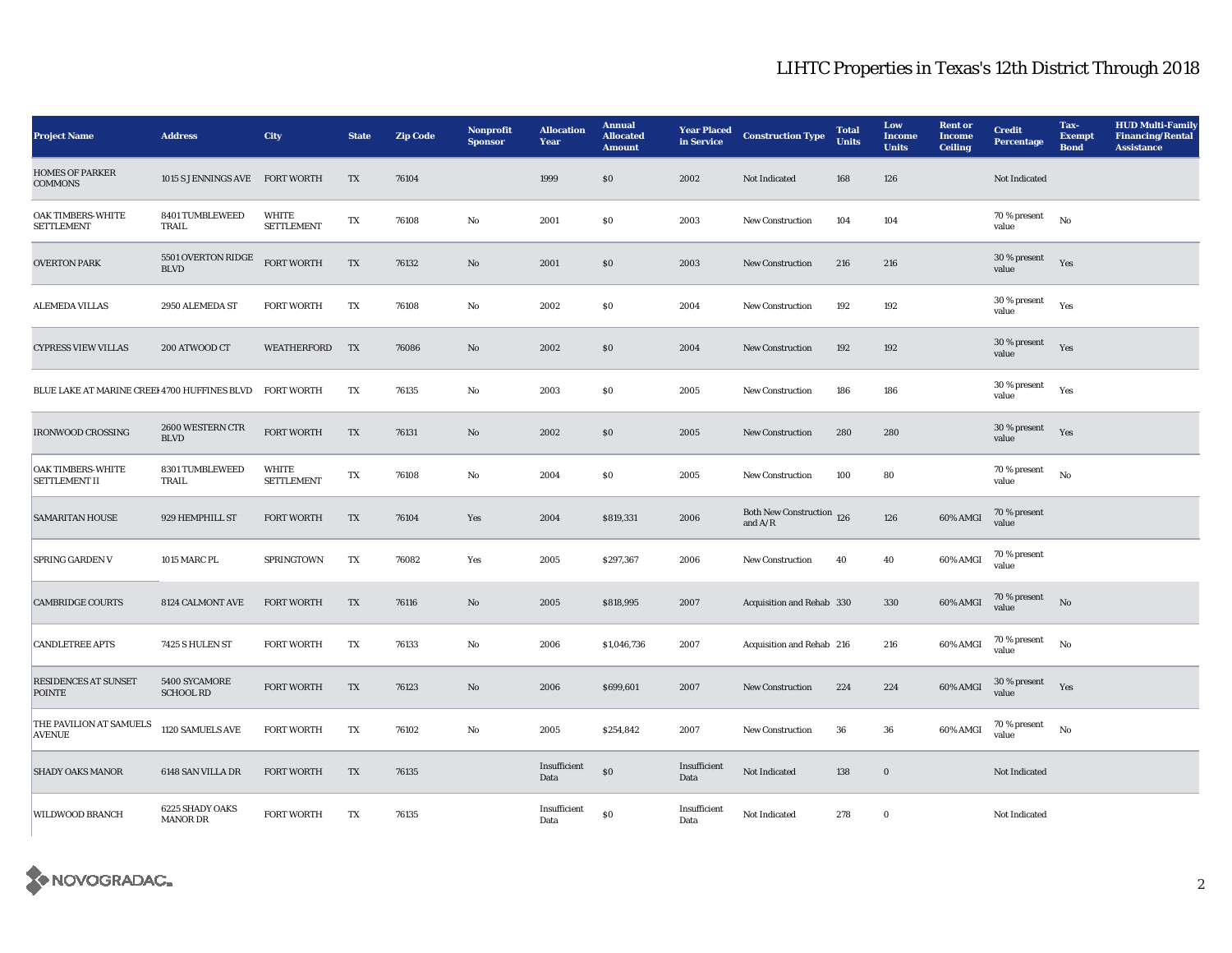| <b>Project Name</b>                                            | <b>Address</b>                                                                                         | <b>City</b>       | <b>State</b> | <b>Zip Code</b> | Nonprofit<br><b>Sponsor</b> | <b>Allocation</b><br>Year | <b>Annual</b><br><b>Allocated</b><br><b>Amount</b> | <b>Year Placed</b><br>in Service | <b>Construction Type</b>  | <b>Total</b><br><b>Units</b> | Low<br><b>Income</b><br><b>Units</b> | <b>Rent or</b><br><b>Income</b><br><b>Ceiling</b> | <b>Credit</b><br><b>Percentage</b> | Tax-<br><b>Exempt</b><br><b>Bond</b> | <b>HUD Multi-Family</b><br><b>Financing/Rental</b><br><b>Assistance</b> |
|----------------------------------------------------------------|--------------------------------------------------------------------------------------------------------|-------------------|--------------|-----------------|-----------------------------|---------------------------|----------------------------------------------------|----------------------------------|---------------------------|------------------------------|--------------------------------------|---------------------------------------------------|------------------------------------|--------------------------------------|-------------------------------------------------------------------------|
| <b>HARMON VILLAS</b>                                           | 9592 HARMON RD                                                                                         | <b>FORT WORTH</b> | TX           | 76177           | No                          | 2012                      | \$176,961                                          | Insufficient<br>Data             | <b>Not Indicated</b>      | 150                          | 150                                  | 60% AMGI                                          | 70 % present<br>value              | $\rm\thinspace No$                   | No                                                                      |
| VILLAS AT BOSTON HEIGHTS 3510 BOSTON AVENUE BENBROOK           |                                                                                                        |                   | TX           | 76116           | $\rm\thinspace No$          | 2015                      | S <sub>0</sub>                                     | Insufficient<br>Data             | Acquisition and Rehab 144 |                              | 130                                  | 60% AMGI TCEP only                                |                                    | No                                   | No                                                                      |
| <b>RESERVE AT QUEBEC</b>                                       | NORTHEAST OF BUDA<br><b>LANE</b>                                                                       | <b>FORT WORTH</b> | TX           | 76135           | No                          | 2015                      | ${\bf S0}$                                         | Insufficient<br>Data             | Acquisition and Rehab 296 |                              | 280                                  | 60% AMGI TCEP only                                |                                    | No                                   | No                                                                      |
| TRM SENIOR APARTMENTS (3 PO BOX 162358                         |                                                                                                        | <b>FORT WORTH</b> | TX           | 76161           | No                          | 2015                      | ${\bf S0}$                                         | Insufficient<br>Data             | Acquisition and Rehab 88  |                              | 88                                   | 60% AMGI TCEP only                                |                                    | No                                   | No                                                                      |
| <b>AVONDALE FARMS SENIORS</b>                                  | SEC OF US-287 AND<br><b>AVONDALE HASLET</b><br><b>ROAD</b>                                             | <b>HASLET</b>     | TX           | 76052           | No                          | 2016                      | S <sub>0</sub>                                     | Insufficient<br>Data             | <b>New Construction</b>   | 121                          | 109                                  | 60% AMGI                                          | 70 % present<br>value              | No                                   |                                                                         |
| <b>BROADMOOR APARTMENTS</b>                                    | 2900 BROADMOOR<br><b>DRIVE</b>                                                                         | <b>FORT WORTH</b> | TX           | 76116           | $\rm\thinspace No$          | 2016                      | S <sub>0</sub>                                     | Insufficient<br>Data             | <b>New Construction</b>   | 324                          | 309                                  | 60% AMGI                                          | $30\,\%$ present<br>value          | No                                   | No                                                                      |
| HARMON SENIOR VILLAS                                           | 12801 HARMON ROAD                                                                                      | <b>FORT WORTH</b> | TX           | 76177           | $\mathbf {No}$              | 2016                      | $\$0$                                              | Insufficient<br>Data             | <b>New Construction</b>   | 160                          | 144                                  | 60% AMGI                                          | 70 % present<br>value              | No                                   |                                                                         |
| MERCANTILE APARTMENTS                                          | 3600 TANACROSS<br><b>DRIVE</b>                                                                         | <b>FORT WORTH</b> | TX           | 76137           | $\rm\thinspace No$          | 2016                      | $\$0$                                              | Insufficient<br>Data             | <b>New Construction</b>   | 324                          | 311                                  | 60% AMGI                                          | 30 % present<br>value              | No                                   | $\mathbf {No}$                                                          |
| <b>SANSOM POINTE SENIOR</b>                                    | $\begin{array}{ll} \text{FM 1220 ROAD AND LA} & \text{SANSOM PARK} \end{array}$<br><b>JUNTA STREET</b> |                   | TX           | 76114           | $\mathbf{No}$               | 2016                      | S <sub>0</sub>                                     | Insufficient<br>Data             | <b>New Construction</b>   | 216                          | 216                                  | 60% AMGI                                          | 30 % present<br>value              | No                                   |                                                                         |
| <b>SANSOM RIDGE</b>                                            | FM1220 ROAD AND LA<br>SANSOM PARK<br><b>JUNTA STREET</b>                                               |                   | TX           | 76114           | $\rm\thinspace No$          | 2016                      | $\$0$                                              | Insufficient<br>Data             | <b>New Construction</b>   | 100                          | 100                                  | 60% AMGI                                          | 30 % present<br>value              | No                                   |                                                                         |
| THE STANDARD AT BOSWELL DECATUR ROAD AND<br><b>MARKETPLACE</b> | NWC OF N. OLD<br><b>BAILEY BOSWELL</b><br><b>ROAD</b>                                                  | FORT WORTH        | TX           | 76179           | No                          | 2016                      | $\$0$                                              | Insufficient<br>Data             | <b>New Construction</b>   | 128                          | 118                                  | 60% AMGI                                          | 70 % present<br>value              | No                                   |                                                                         |
| <b>ALTON PARK</b>                                              | 5712 AZLE AVENUE                                                                                       | <b>FORT WORTH</b> | TX           | 76106           | $\mathbf {No}$              | 2017                      | ${\bf S0}$                                         | Insufficient<br>Data             | <b>New Construction</b>   | 195                          | 186                                  | 60% AMGI                                          | 30 % present<br>value              |                                      |                                                                         |
| LEGACY TRAILS OF DECATUR                                       | EAST OF BUCHANAN<br>ON FM 51                                                                           | <b>DECATUR</b>    | TX           | 76234           | No                          | 2017                      | S <sub>0</sub>                                     | Insufficient<br>Data             | <b>New Construction</b>   | 70                           | 41                                   | 60% AMGI                                          | 70 % present<br>value              |                                      |                                                                         |
| LINWOOD SQUARE                                                 | 3201 SONDRA DR                                                                                         | <b>FORT WORTH</b> | TX           | 76107           | $\rm\thinspace No$          | 2017                      | S <sub>0</sub>                                     | Insufficient<br>Data             | Acquisition and Rehab 200 |                              | 200                                  | 60% AMGI                                          | 30 % present<br>value              |                                      |                                                                         |
| <b>MISTLETOE STATION</b>                                       | 1916 MISTLETOE BLVD FORT WORTH                                                                         |                   | TX           | 76104           | No                          | 2018                      | $\$0$                                              | Insufficient<br>Data             | Acquisition and Rehab 110 |                              | 74                                   | 60% AMGI                                          | 70 % present<br>value              |                                      |                                                                         |
| PALLADIUM FORT WORTH                                           | ${\rm N} {\rm W} {\rm Q}$ OF LOOP 820 AND $\,$ FORT WORTH WESTPOINT BLVD.                              |                   | TX           | 76108           | No                          | 2017                      | ${\bf S0}$                                         | Insufficient<br>Data             | New Construction          | 150                          | 92                                   | 60% AMGI                                          | 70 % present<br>value              |                                      |                                                                         |

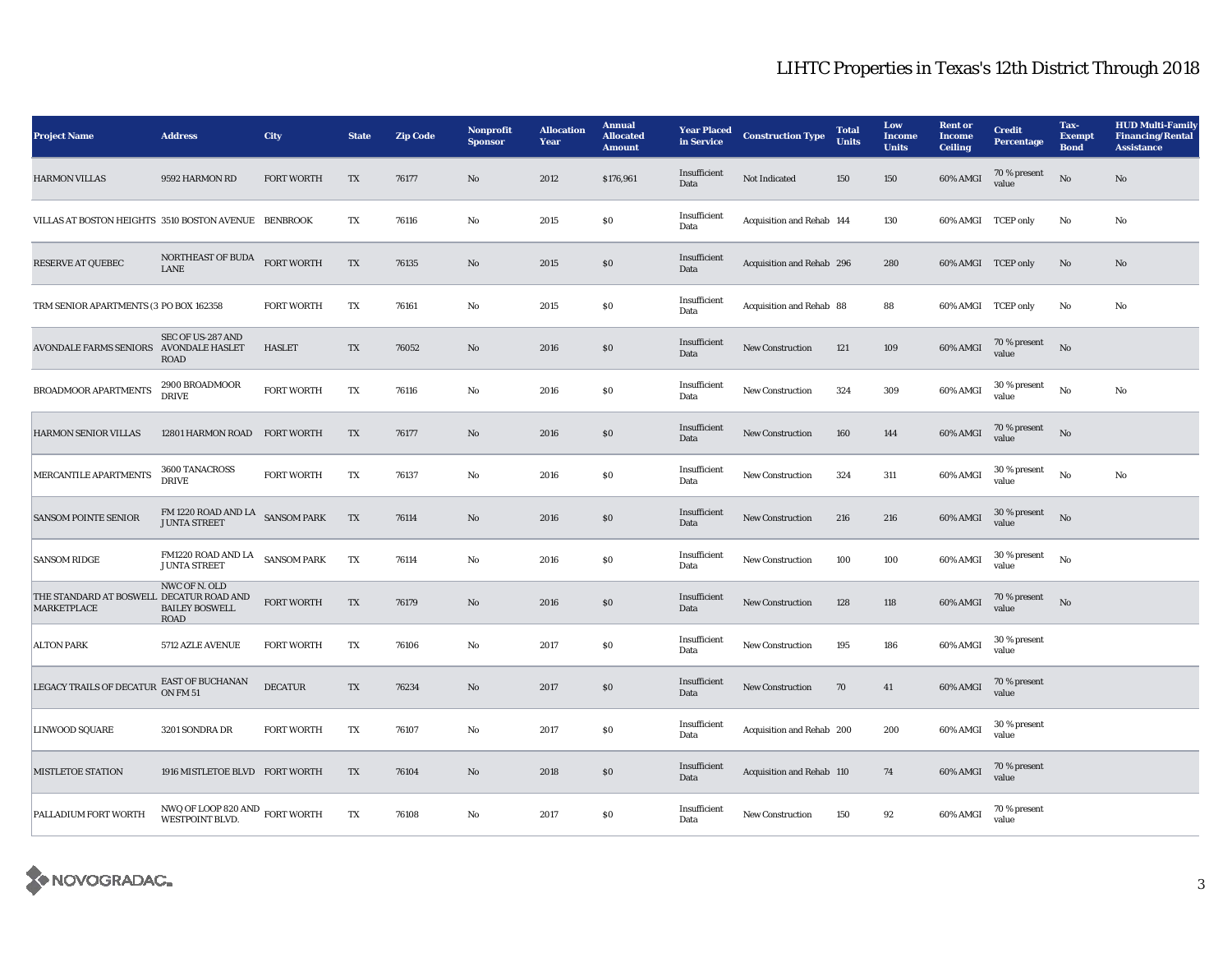| <b>Project Name</b>                            | <b>Address</b>                                                          | City                                          | <b>State</b> | <b>Zip Code</b> | Nonprofit<br><b>Sponsor</b> | <b>Allocation</b><br>Year | <b>Annual</b><br><b>Allocated</b><br><b>Amount</b> | <b>Year Placed</b><br>in Service | <b>Construction Type</b>  | <b>Total</b><br><b>Units</b> | Low<br>Income<br><b>Units</b> | <b>Rent or</b><br><b>Income</b><br><b>Ceiling</b> | <b>Credit</b><br><b>Percentage</b> | Tax-<br><b>Exempt</b><br><b>Bond</b> | <b>HUD Multi-Family</b><br><b>Financing/Rental</b><br><b>Assistance</b> |
|------------------------------------------------|-------------------------------------------------------------------------|-----------------------------------------------|--------------|-----------------|-----------------------------|---------------------------|----------------------------------------------------|----------------------------------|---------------------------|------------------------------|-------------------------------|---------------------------------------------------|------------------------------------|--------------------------------------|-------------------------------------------------------------------------|
| <b>SANSOM BLUFF</b>                            | NEC OF LA JUNTA<br><b>STREET AND</b><br><b>BUCHANAN STREET</b>          | <b>SANSOM PARK</b>                            | TX           | 76114           | $\rm\thinspace No$          | 2018                      | S <sub>0</sub>                                     | Insufficient<br>Data             | New Construction          | 296                          | 281                           | 60% AMGI                                          | 30 % present<br>value              |                                      |                                                                         |
| SPHINX AT SIERRA VISTA<br><b>SENIOR VILLAS</b> | <b>2942 SOUTH</b><br><b>RIVERSIDE DRIVE</b>                             | <b>FORT WORTH</b>                             | TX           | 76119           | $\mathbf {No}$              | 2018                      | <b>SO</b>                                          | Insufficient<br>Data             | New Construction          | 272                          | 272                           |                                                   | 60% AMGI Not Indicated             |                                      |                                                                         |
| THE VINEYARD ON<br><b>LANCASTER</b>            | 1413 EAST LANCASTER<br>AVE.                                             | <b>FORT WORTH</b>                             | TX           | 76102           | $\rm\thinspace No$          | 2017                      | \$0                                                | Insufficient<br>Data             | New Construction          | 104                          | 98                            | 60% AMGI                                          | 70 % present<br>value              |                                      |                                                                         |
| <b>HOLIDAY HEIGHTS</b>                         | 5541 DAVIS BLVD                                                         | NORTH RICHLAND $_{\text{TX}}$<br><b>HILLS</b> |              | 76180           | $\mathbf {No}$              | 1988                      | S <sub>0</sub>                                     | 1988                             | Existing                  | 100                          | 100                           |                                                   | Not Indicated                      |                                      |                                                                         |
| <b>CAMELOT SQUARE APTS</b>                     | 500 RIDGECREST CIR                                                      | <b>SAGINAW</b>                                | TX           | 76179           | $\mathbf{No}$               | 1989                      | \$0                                                | 1989                             | <b>Existing</b>           | 136                          | 136                           |                                                   | Not Indicated                      |                                      |                                                                         |
| <b>CANDLE CHASE APTS</b>                       | 6822 S HULEN ST                                                         | <b>FORT WORTH</b>                             | TX           | 76133           | $\mathbf {No}$              | 1990                      | $\$0$                                              | 1990                             | Acquisition and Rehab 116 |                              | 116                           |                                                   | Not Indicated                      |                                      |                                                                         |
| <b>COPPER CREEK APTS</b>                       | 7500 MAPLEWOOD AVE $\frac{\mbox{NOTE}\mbox{RICHLAND}}{\mbox{HILLS}}$ TX |                                               |              | 76180           | No                          | 1990                      | \$0                                                | 1991                             | Acquisition and Rehab 108 |                              | 108                           |                                                   | Not Indicated                      |                                      |                                                                         |
| <b>GATEWAY VILLAGE APTS</b>                    | 313 GATEWAY ST                                                          | AZLE                                          | TX           | 76020           | $\mathbf {No}$              | 1989                      | <b>SO</b>                                          | 1991                             | Acquisition and Rehab 50  |                              | 50                            |                                                   | Not Indicated                      |                                      |                                                                         |
| NORTHRIDGE VILLAGE APTS 7913 HARWOOD RD        |                                                                         | NORTH RICHLAND $_{\rm TX}$<br><b>HILLS</b>    |              | 76180           | $\rm No$                    | 1990                      | $\$0$                                              | 1991                             | Acquisition and Rehab 194 |                              | 194                           |                                                   | Not Indicated                      |                                      |                                                                         |
| PEPPERTREE - PART B                            | 2840 LAS VEGAS TRAIL FORT WORTH                                         |                                               | TX           | 76116           | $\rm No$                    | 1991                      | <b>SO</b>                                          | 1991                             | Acquisition and Rehab 152 |                              | 152                           |                                                   | Not Indicated                      |                                      |                                                                         |
| <b>SPANISH TRAIL APTS</b>                      | 3254 LAS VEGAS TRAIL FORT WORTH                                         |                                               | TX           | 76116           | $\rm No$                    | 1990                      | \$0                                                | 1991                             | Acquisition and Rehab 168 |                              | 168                           |                                                   | Not Indicated                      |                                      |                                                                         |
| PEPPERTREE - PART A                            | 2840 LAS VEGAS TRAIL FORT WORTH                                         |                                               | TX           | 76116           | No                          | 1991                      | <b>SO</b>                                          | 1993                             | Acquisition and Rehab 152 |                              | 152                           |                                                   | Not Indicated                      |                                      |                                                                         |
| <b>LAGO VISTA APTS</b>                         | <b>6501 SHADY OAKS</b><br><b>MANOR DR</b>                               | <b>FORT WORTH</b>                             | TX           | 76135           | Yes                         | 1993                      | \$0                                                | 1995                             | New Construction          | 260                          | 260                           |                                                   | 70 % present<br>value              | No                                   |                                                                         |
| <b>SHADOW GLEN APTS</b>                        | 3200 ST JULIET ST                                                       | <b>FORT WORTH</b>                             | TX           | 76107           | Yes                         | 1993                      | <b>SO</b>                                          | 1995                             | Acquisition and Rehab 176 |                              | 176                           |                                                   | 70 % present<br>value              | No                                   |                                                                         |
| <b>SHADOW HILL APTS</b>                        | 3100 HAMILTON AVE                                                       | <b>FORT WORTH</b>                             | TX           | 76107           | Yes                         | 1993                      | \$0                                                | 1995                             | Acquisition and Rehab 254 |                              | 254                           |                                                   | 70 % present<br>value              | No                                   |                                                                         |
| <b>GARDEN GATE APTS</b>                        | 6901 N BEACH ST                                                         | <b>FORT WORTH</b>                             | TX           | 76137           | $\mathbf {No}$              | 1993                      | <b>SO</b>                                          | 1995                             | New Construction          | 240                          | 240                           |                                                   | 70 % present<br>value              | No                                   |                                                                         |